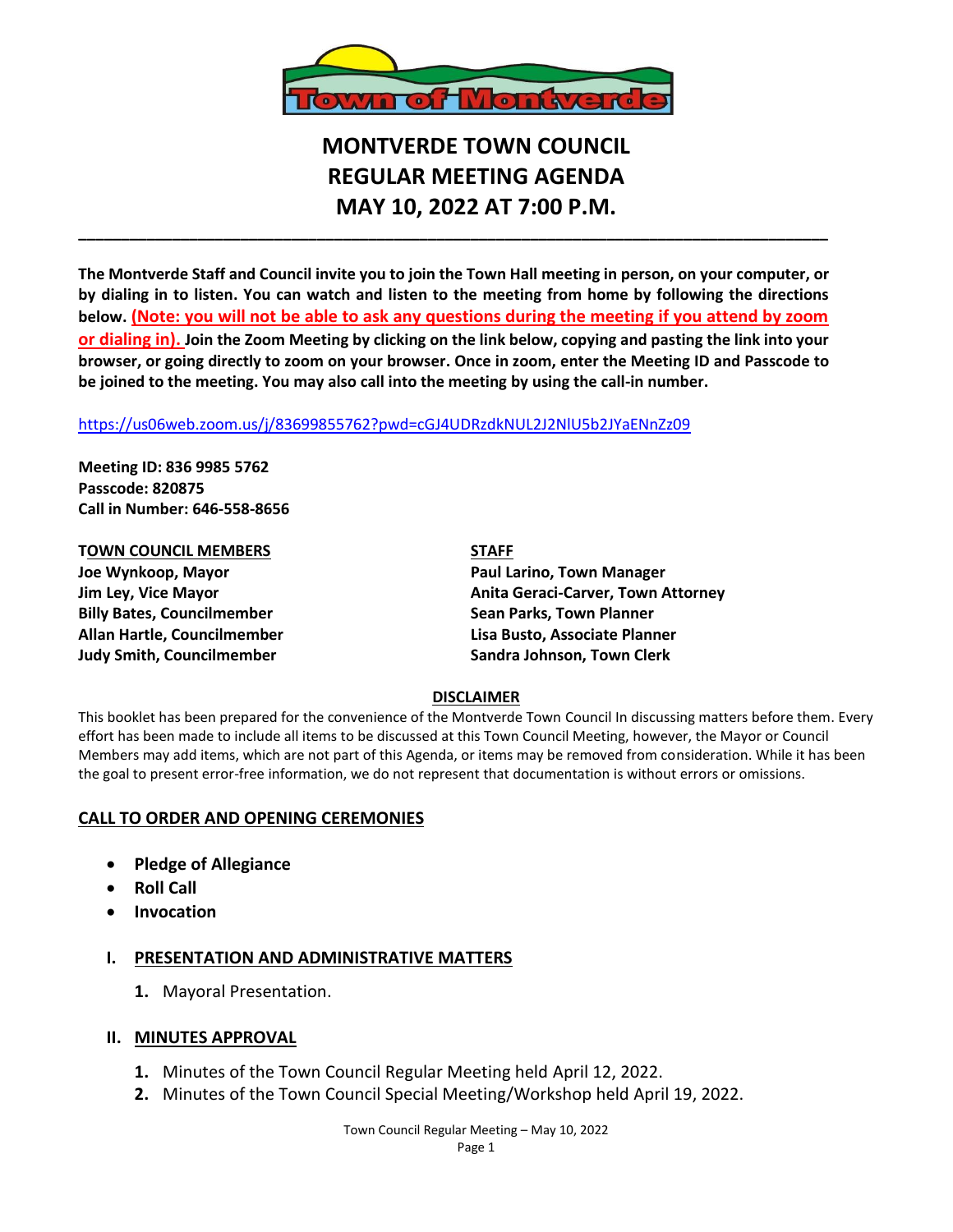# **III. CITIZENS QUESTION/COMMENT PERIOD**

**1.** The Town Council invites the public to come forward with questions, comments, and concerns. Action will not be taken by the Council at this meeting, but questions may be answered by Staff or issues may be referred for appropriate Staff action. If further action is necessary, the item may be placed on a future agenda for further review and consideration.

NOTE: Public Comment will not be taken under Citizens Questions/Comment Period for matters listed on this agenda. Public Comment on such items will be taken once the agenda item is before the Council for consideration.

# **IV. DEPARTMENT & COMMITTEE REPORTS**

- **1.** Town Manager Larino's Report.
- **2.** Town Attorney Geraci-Carver Report.
- **3.** Town Planner Parks Report.
- **4.** Lake County Commission Report.
- **5.** Fire Department Report
- **6.** Committee Reports
- **7.** Town Council Reports.
- **8.** Mayor Wynkoop Report.

# **APRIL FINANCE REPORT**

| Beginning Bank Balance        | \$2,951,470.54 |
|-------------------------------|----------------|
| Revenues                      | 471,534.33     |
| Expenditures                  | 188,743.58     |
| <b>Ending Balance</b>         | \$3,234,261.29 |
| <b>Grant Clearing Account</b> | \$4,427,097.18 |
| <b>Total Bank Balance</b>     | \$7,630,112.91 |

# **V. DISCUSSION AND ACTION ITEMS**

- **1.** Donation to Boy Scouts.
- **2.** Update on Four Lakes storm drain repair.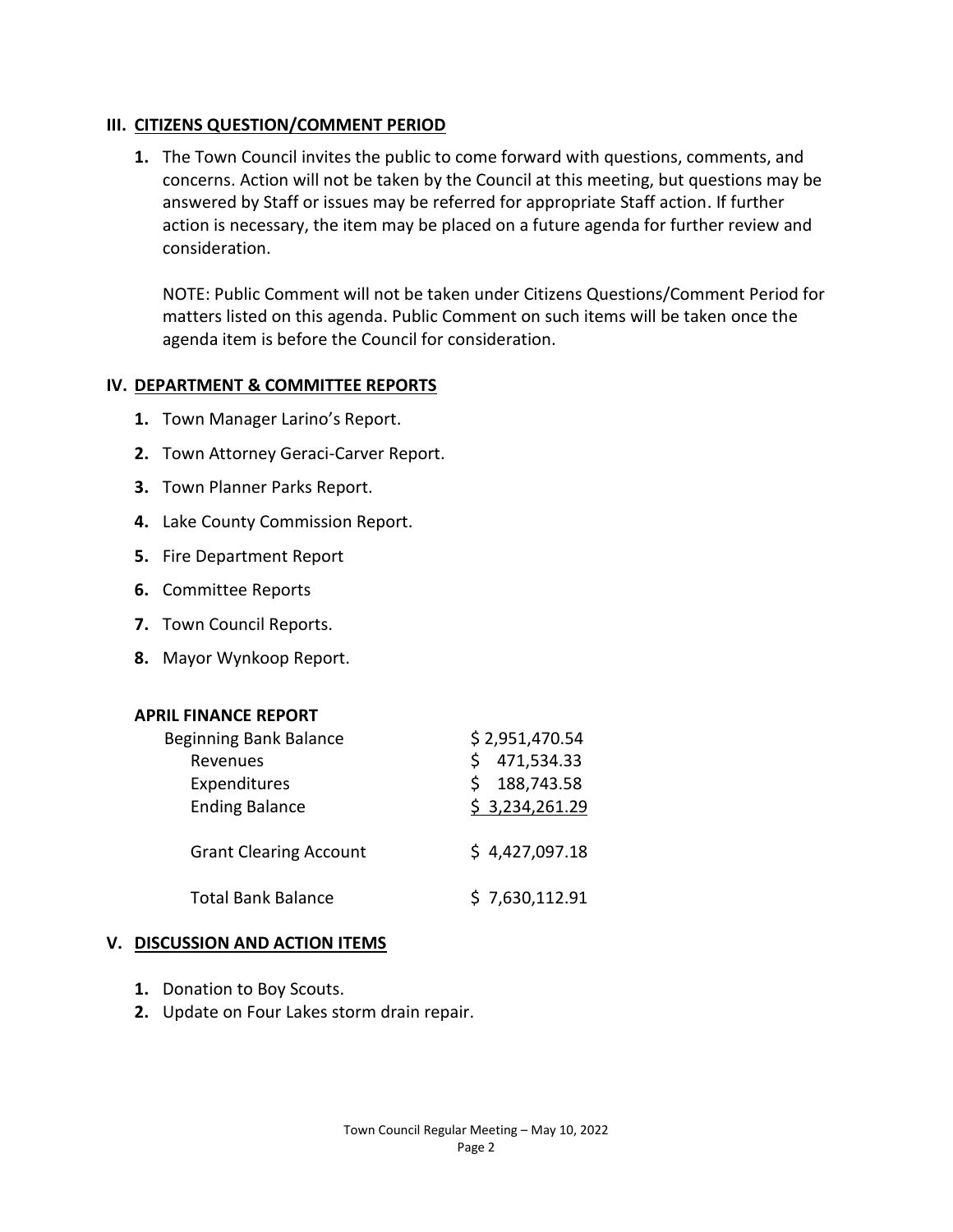# **VI. PUBLIC HEARINGS, ORDINANCES AND RESOLUTIONS**

- **1. Second Reading:** Ordinance 2022-02 An Ordinance of the Town of Montverde, Florida, amending regulations in Chapter 24 of the Town of Montverde code of ordinances relating to parking in residential and commercial districts within the Town of Montverde; providing for codification and severability; providing for the repeal of ordinances in conflict herewith; and providing for an effective date.
- **2. Second Reading:** Ordinance 2022-07 An Ordinance of the Town Council of the Town of Montverde, Florida amending the Town of Montverde's comprehensive plan pursuant to 163.3187, Florida Statutes, by amending the comprehensive land-use plan designation from single family low density to single family medium density on the future land-use map for the herein described property consisting of less than 10 acres owned by John and Karin Arellano; authorizing the Town Manager to amend said comprehensive plan; repealing all ordinances in conflict herewith; providing for severability and scrivener's errors; providing for an effective date; and providing for the forwarding of this ordinance to the state of Florida Department of Economic Opportunity.
- **3. Second Reading:** Ordinance 2022-06 An Ordinance of the Town Council of the Town of Montverde, Florida changing the zoning designation of real property owned by John and Karin Arellano and located at Kirkland Road, Montverde, Lake County, Florida, from a single family low density (R1L) designation to single-family medium density district (R1M); providing for directions to the Town Manager; providing for severability and scrivener's errors; providing for conflict; and setting an effective date.
- **4. First Reading Public Hearing**: Ordinance 2022-08 An Ordinance of the Town Council of the Town of Montverde, Lake County, Florida amending the Land Development Code requiring right of way landscaping maintenance.
- **5.** Resolution 2022-11 A Resolution of the Town of Montverde, County of Lake, State of Florida, foregoing an annual increase of the consumption portion only of utility rates for the 12 month period commencing April 2022; providing for an effective date.
- **6.** Resolution 2022-12 A Resolution of the Town Council of the Town of Montverde, Florida increasing the residential and commercial solid waste fees resulting from increases charged by the service provider to the town; providing for conflicts, severability, and an effective date.
- **7.** Resolution 2022-13 A Resolution of the Town Council of the Town of Montverde, Florida adopting a fee schedule for building permits; repealing any fees in conflict herewith; and providing for an effective date.